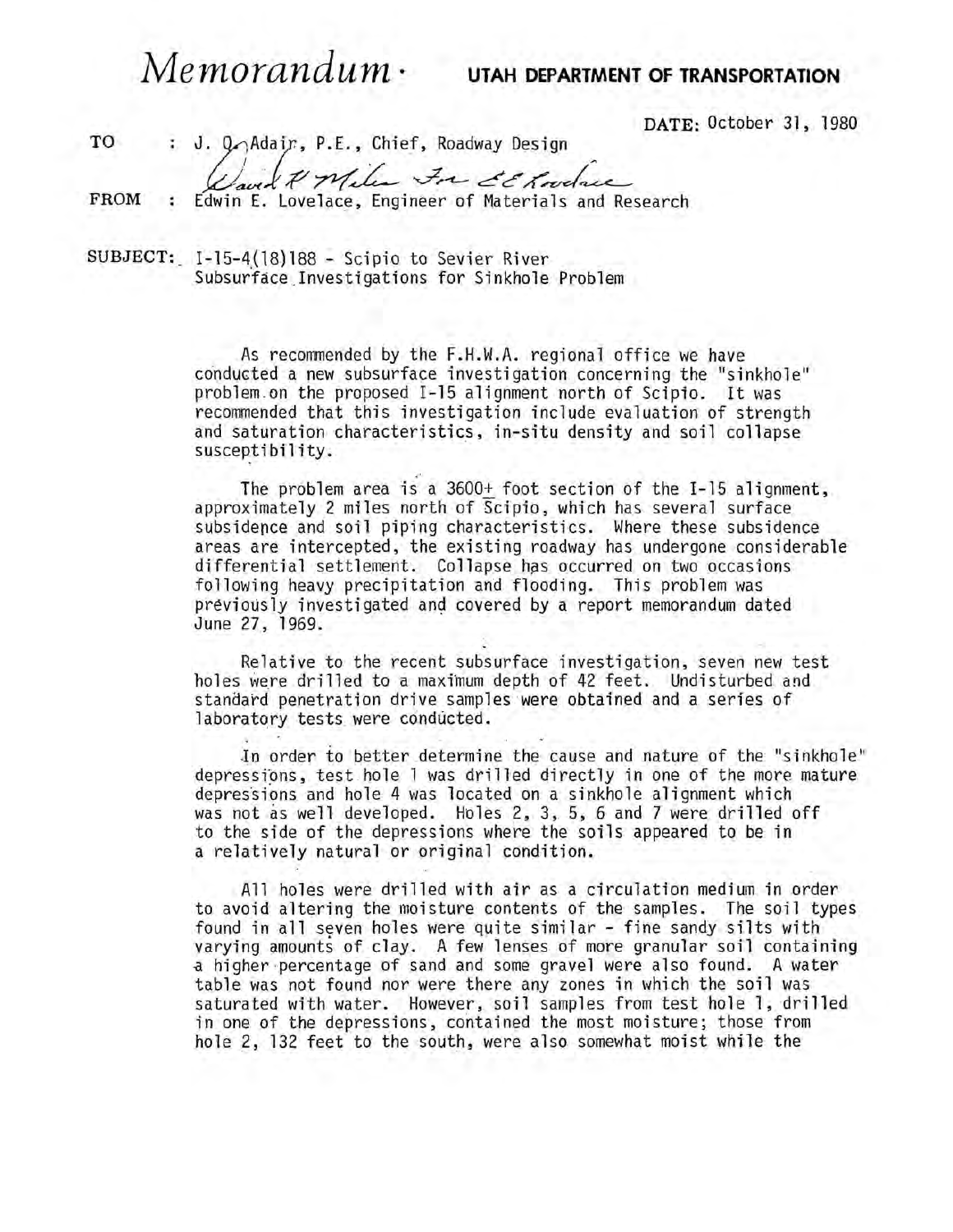others were generally quite dry. Refer to the attached Drilling Logs for further details and location of the holes.

The following laboratory tests were run on selected subsoils samples: consolidation/collapse tests, grading analysis, liquid limit, plastic limit and plasticity index, moisture content, wet (in-situ) unit weight, dry unit weight, specific gravity, vertical permeability, unconfined compressive strength, water soluble salts content and soil chemical analysis. Results of these tests· are given in the attached Summary of Test Data Sheets. .

Copies of the void ratio vs. log of pressure curves from the consolidation/collapse tests are also attached. In general, these tests show that all samples tested except those from drill hole 1 are susceptible to collapse on contact with water. The samples from hole 2 and those from 19 feet or deeper in holes 4 and 5 are moderately collapse-susceptible and only when subjected to higher than in-situ pressures. It can be seen from the test curves that the collapsible soils at field moisture conditions have considerable strength to resist deformation from pressure but lose this strength and are easily compressed after saturation with water. Several of the specimens were found to be highly susceptible to collapse as shown by immediate reduction in void ratio or volume on contact with water (eg. Test Hole 5 at 7 feet). The wet unit weights of the collapsesusceptible silts are also much lower than normal for soils with similar grain size distribution.

Tests were also conducted on samples wherein the soil was dried and then recompacted at 15% moisture content to approximately 125 pcf wet unit weight. These remolded samples were very stable and strong and had permeabilities.which were lower than natural by a factor of nearly a thousand.

## . CONCLUS faNS

The soils underlying the problem area, as well as adjacent areas are alluvial outwash sediments derived from the hills to the east. They consist mainly of fine sandy silt with some clay. The grains are loosely packed and contain an unusual amount of pore space. These sediments, in their natural state were found to be susceptible to collapse when saturated with water. The mechanism for this collapse upon wetting is probably related to the release of capillary tension or molecular binding forces which are provided by clay particles at low moisture conditions. Clusters of flocculant clay particles probably form miniature butresses or separations between the larger silt and sand grains and provide considerable structural strength as long as the soil remains dry.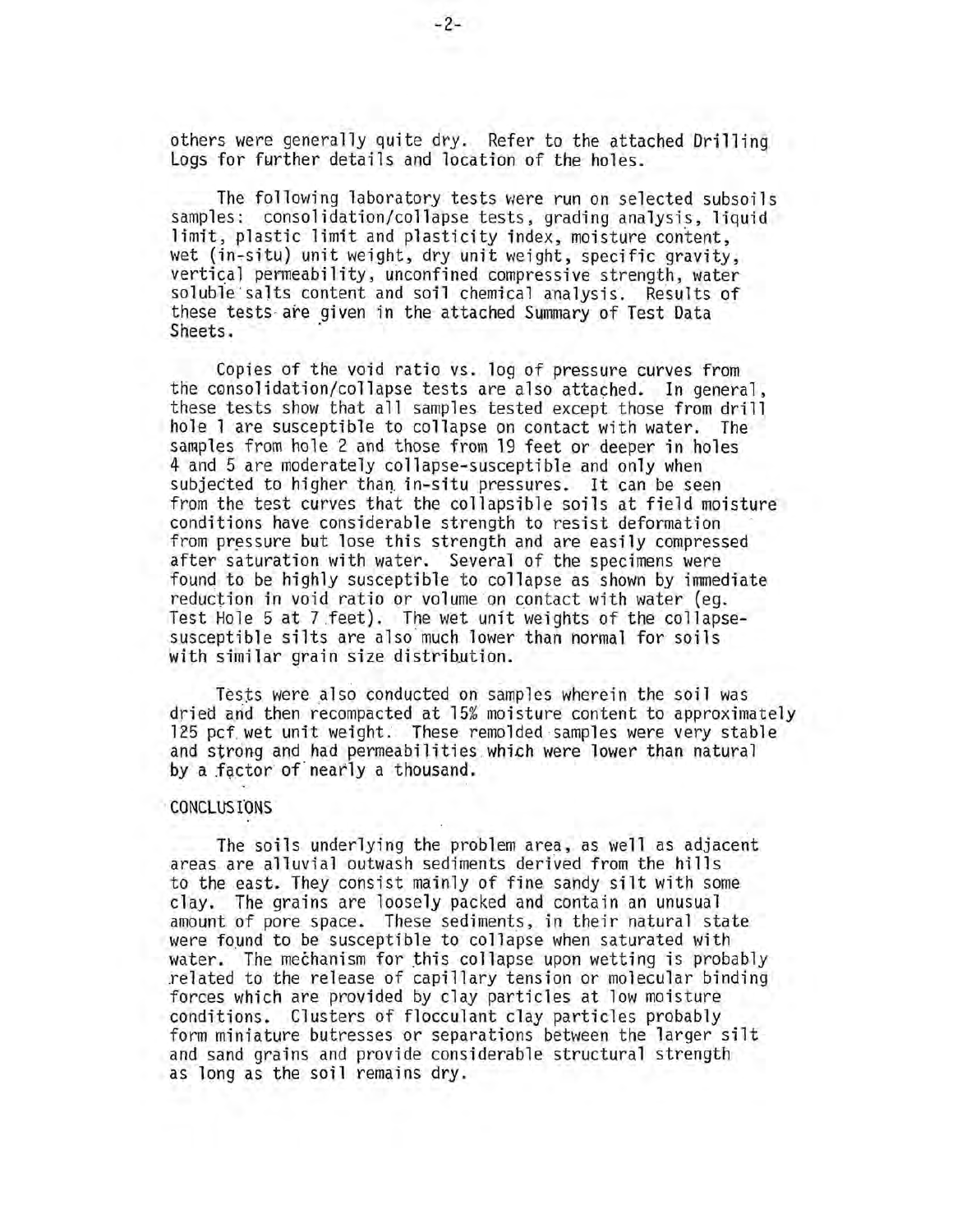The geologic setting and influence of faulting on the movement of subsurface water was discussed in the 1969 report. We believe that fault controlled concentrations of surface and perched ground water in contact with the collapsible soils has caused localized volume reductions and formation of cavities and conduits for water migration. Soil piping is then initiated which in turn brings more water in contact with the collapsing soils and perpetuates the process by enlargement of the cavities. Progressive subsidence and eventual collapse further act to concentrate surface water in these "channels" and the vicious cycle continues.

The collapse and piping phenomena appear to be confined to the upper 15 to 25 feet of sediments. Water can apparently move vertically down through the collapsible soils to a denser, much less permeable zone at depths of 15 to 20 feet. The water then begins moving near horizontally and progressively increases its flow capacity by forming interconnected cavities and piping conduits.

The large sinkhole system to the right of Station 896+ NBL shows indications that some of the soil may also have been lost by piping along fault fractures to greater depths, in addition to the horizontal piping. However, the limited lateral extent of the sinkholes indicates these are not caused by the collapse of solution caverns in limestone underlying the valley, as proposed by Bjorkland and Robinson in the U.S. Geological Survey "Water-Supply Paper 1848", published in 1968.

## RECOMMENDATIONS

It is recommended that corrective measures be taken to<br>prevent water from saturating the foundation soils underlying the proposed roadway and that existing unstable conditions already created by piping and collapse phenomena be corrected. We believe the most practical' means of accomplishing these goals available at this time are as follows:

1. Excavate the native soils along the alignment of the "sinkholes" to an average depth of 15 feet. The locations of known sinkholes which should be excavated are:

> Sta. 873 + 30 SBL and 875 + 10 NBL Sta. 877 + 30 SBL and 880 + 60 NBL Sta. 886 + 65 SBL and 888 + 90 NBL Sta. 892 + 72 SBL and 894 + 85 NBL Sta.  $899 + 75$  SBL and  $901 + 50$  NBL Sta. 905 + 50 SBL and 908 + 25 NBL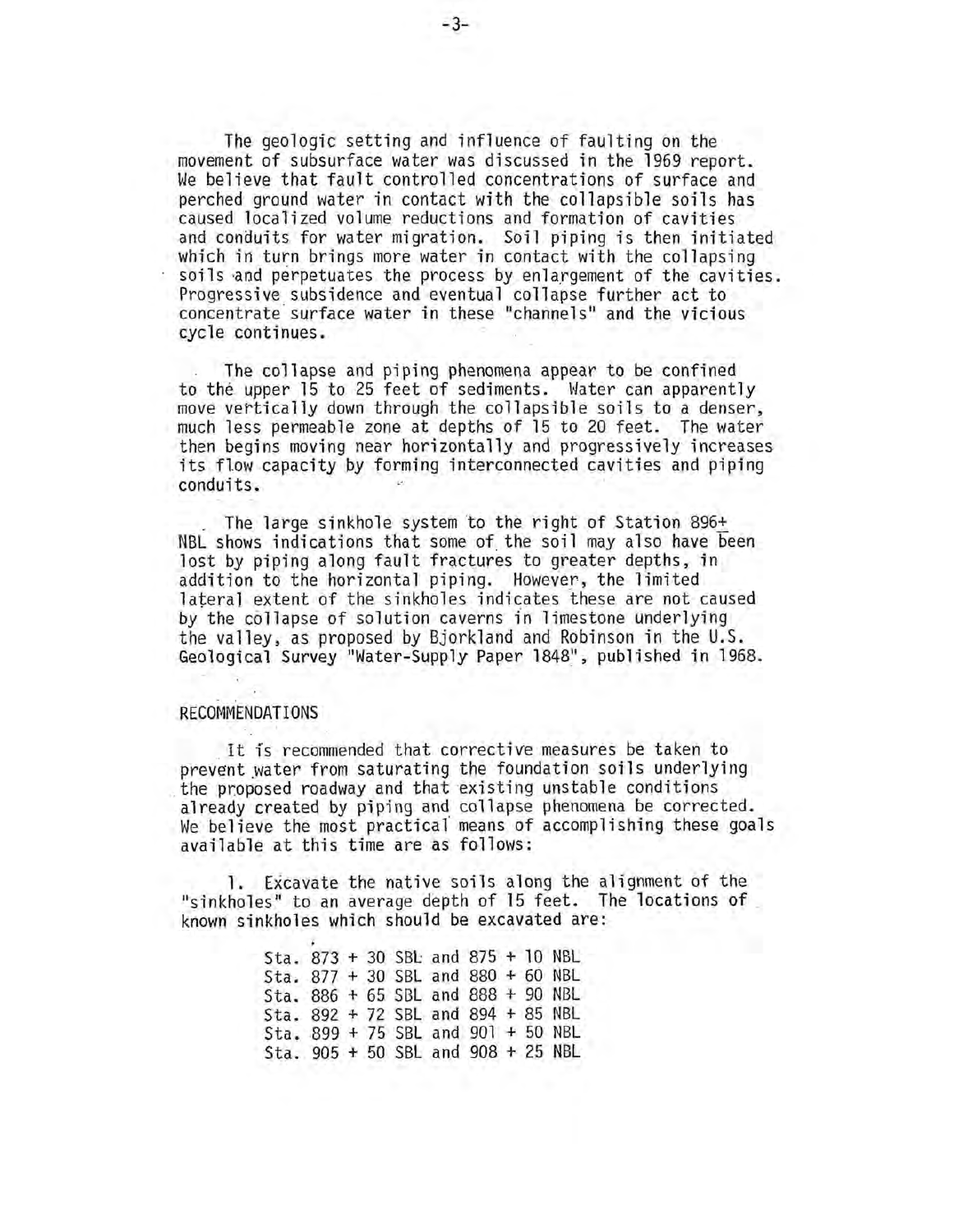The excavation trenches should extend from the east to the west right of way line and should be at least 12 feet wide at the bottom with 1:1 side slopes for the safety of workmen. Some trial and error or direction adjustments of the excavations should be expected in order to stay on course of the sinkhole trends. ' In addition, isolated vertical type sinkholes were noted near southbound lane Stations 880+90 and 882+90. These are not on apparent fault trends; however evidence of connection to other sinkholes or subsidence trends may develop as the excavation of adjacent soils progresses. In that case excavation should intercept these sinkholes also and provide a drainage outlet for subsurface water. If no connection with other sinkholes or piping conduits is found, these isolated sinkholes as well as any others that may be found during construction should be filled with granular borrow and compacted in accordance with standard specifications.

2, The bottom of the excavations should be compacted with a vibratory roller in order to densify any very soft underlying soils and fill all possible voids remaining below 15 feet. Several passes will probably be required to effect the readjustment of soil grains and filling of small caverns. The bottom of the excavation should be finished to provide a 1% slope from east to west.

3. Perforated underdrain pipe should be placed at the bottom of each compacted excavation to expedite the transmission of runoff water from existing subsurface conduits on the east side of the right of way to the west side. This is needed to reduce the possibility of water infiltration into the uncollapsed soils. The inlet of the underdrain should be installed in line with the predominant piping conduit exposed at the upper end of the excavation. The inlet of the underdrain pipe should be protected from infiltration of silt by covering with a perforated cap and two layers of filter fabric (such as Mirafi 140). The outflow from the existing natural piping conduits should be collected and channeled into the underdrain by means of a "French drain" collection basin backfilled with underdrain granular backfill. The collection basin should also be enclosed with a filter fabric such as Mirafi 140 in order to prevent infiltration of silts. The outlet end of each underdrain should be carried beyond the existing US-9l roadway to keep the water as far away as possible from soils underlying the new roadway<br>and to protect the existing road which must carry I-15 traffic until the new facility is completed. We recommend that 8 inch slotted (corrugated) plastic underdrain pipe encased in filter fabric be used because of its cost effectiveness and proven durability.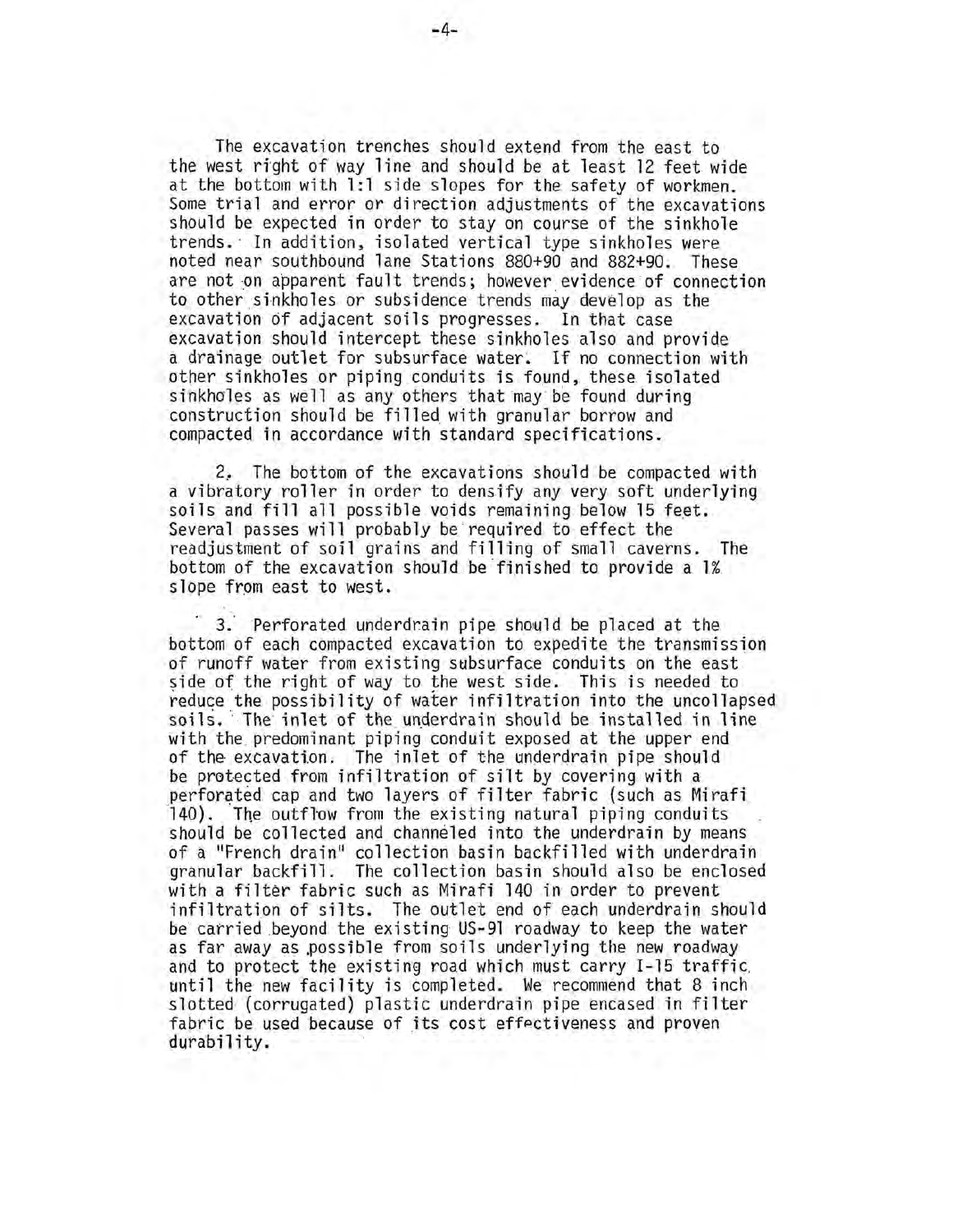*4. The* side slopes and bottom of the excavations should be protected from water infiltration by spraying with catalytically blown asphalt or covering with polyethylene film or other suitable plastic membrane.

S. The bottom five feet of each excavation should be backfilled with granular borrow in order to provide a stable replacement material. The granular borrow should also enhance the migration of water, not collected by the underdrains, and he 1 p carry it beyond the roadway.

The excavated native soil may be used for backfill above the bottom five feet. This material should be moistened to near the optimum moisture content and compacted in accordance with standard specifications.

6. It is extremely important to provide positive drainage of surface water with adequate culverts. This is particularly important for water which is channeled by the sinkhole depressions. Naturally, the surface drainage water should not be allowed into the underdrain system.

7. It is also recommended that water from the underdrains be disposed of by transporting by culvert far enough west to daylight with open ditches.

An alternate recommendation for disposing of water from the underdrains is to dump it into vertical drains approximately 75 feet deep. These underground disposal drainage systems could be constructed by auger drilling 2 foot diameter or larger holes, placing slotted plastic pipe and filling the anulus with underdrain granular backfill material. The capacity of these drains would<br>be limited to water picked up by the underdrains only. Surface drainage should be kept completely separate from the underdrain system.

8. Subexcavation and backfill between the above mentioned sinkhole trends is not recommended unless additional sinkholes are discovered during construction.

. An alternate method of corrective treatment for the sinkholes which was considered is that of using water to prewet the collapsible soils and allow collapse or hydrocompaction to take place prior to the main construction. This could be accomplished by preparing the near surface soils for more efficient water penetration by deep "chiselling" with a ripper and continuous sprinkling with fine spray rainbird-type sprinklers. It is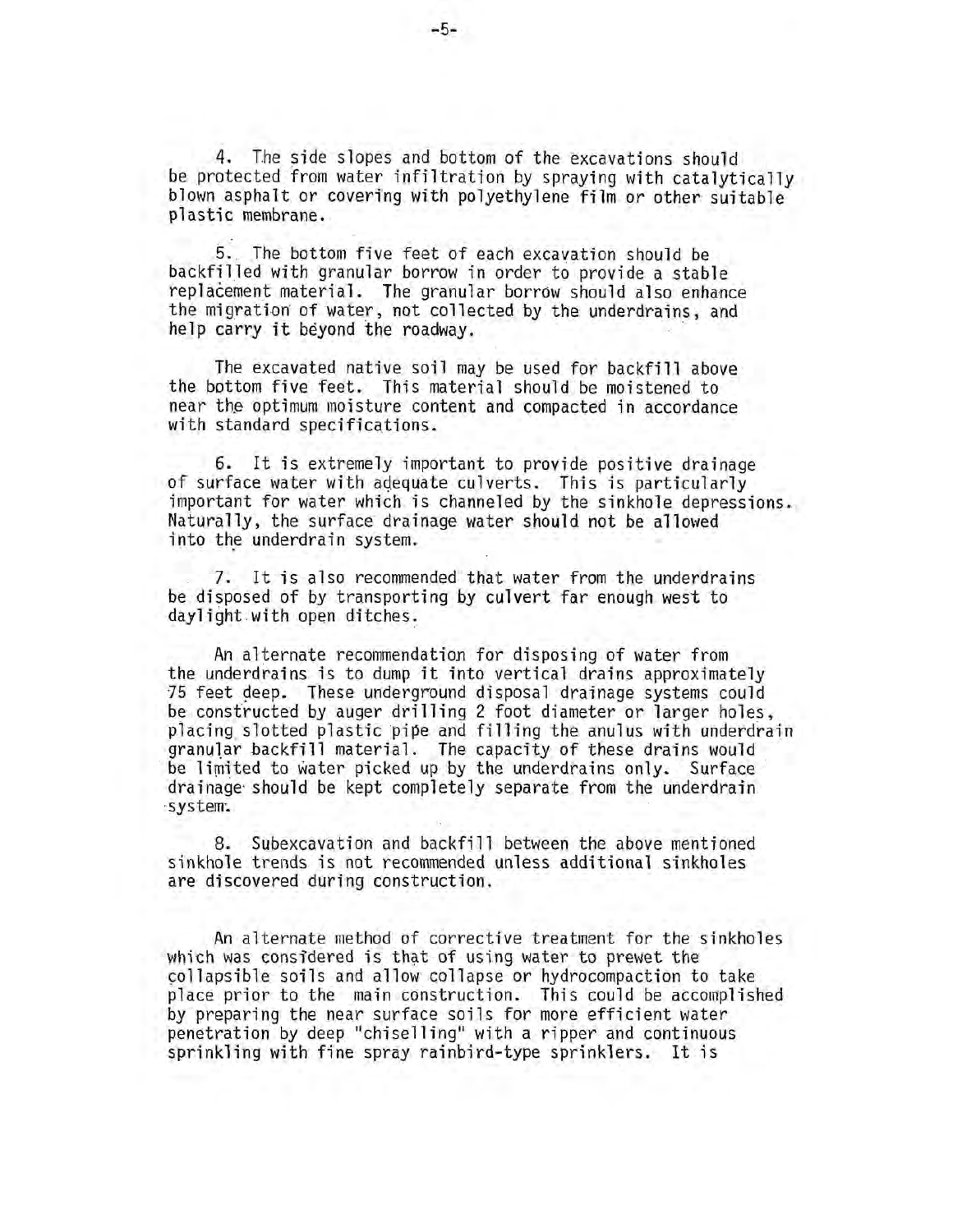estimated that this could require as much as 3 months sprinkling time for sufficient penetration. The main objection to this method is the scarcity of water in this area which apparently makes it impossible to obtain permits from water-user associations to use Sevier River water from approximately a 6.2 mile distance. The utilization of underground water, which appears to be inadequate in any case; is also restricted by water-user associations.

Other disadvantages to this method are the risk of water penetrating the soils underlying the existing roadway and rendering it unfit to carry the traffic during construction. There is also a possibility that considerable time would be required after sprinkling was c0mplete before sufficient strength could be gained by the soils to support heavy equipment and permit continuing on with construction. There is also a possibility of creating a ground-water dam by collapsing the silty soils and consequent reduction in permeability. Large quantities of soil could also possibly be eroded and carried away with water piping to considerable depths vertically along fractures in some sinkholes (particularly the one near Station 896). Because of these drawbacks this' method is not recommended at this time. '

Other corrective treatments which could be considered are dynamic compaction methods. These methods include either the vibroreplacement procedure where a VIBROFLOT vibrating probe is used for compaction of the silts and replacement with granular materials; weight-drop methods effecting great compactive energies have also been used. The dynamic compaction methods have been found effective for compacting soils to depths of about 25 feet and show promise of considerable cost savings in compacting collapsible silts. The only drawback visualized is again that of creating a ground water dam by the compacted soils which would be much less permeable. The impoundment of subsurface water behind the 1-15 roadway could cause long term problems through future collapse of adjacent soils under-<br>lying sections outside of the present problem area.

It should be recognized that the corrective treatment here recommended may not prevent future differential settlement and even collapse in the areas not treated. It is quite likely that horizontal piping conduits and cavities exist without any apparent surface identification. The recommended treatment should, however, provide reasonable assurance of an adequate design for the known cond it ions.

Attachments LHRausher/nmt cc: Sheldon McConkie Alex E. Mansour James C. Nelson Woodrow A. Burnham George W. Bohn, FHWA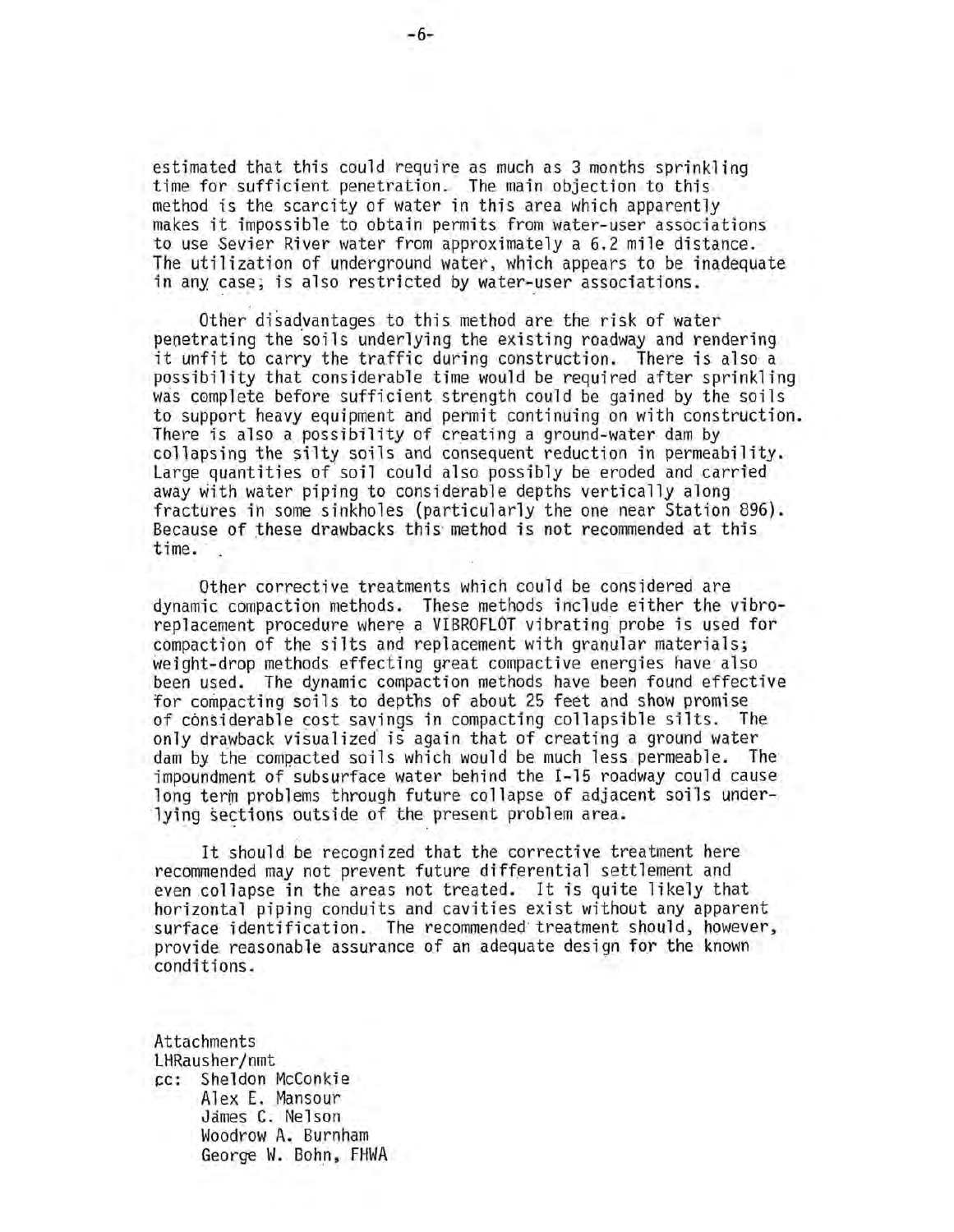

VOID RATIO(e)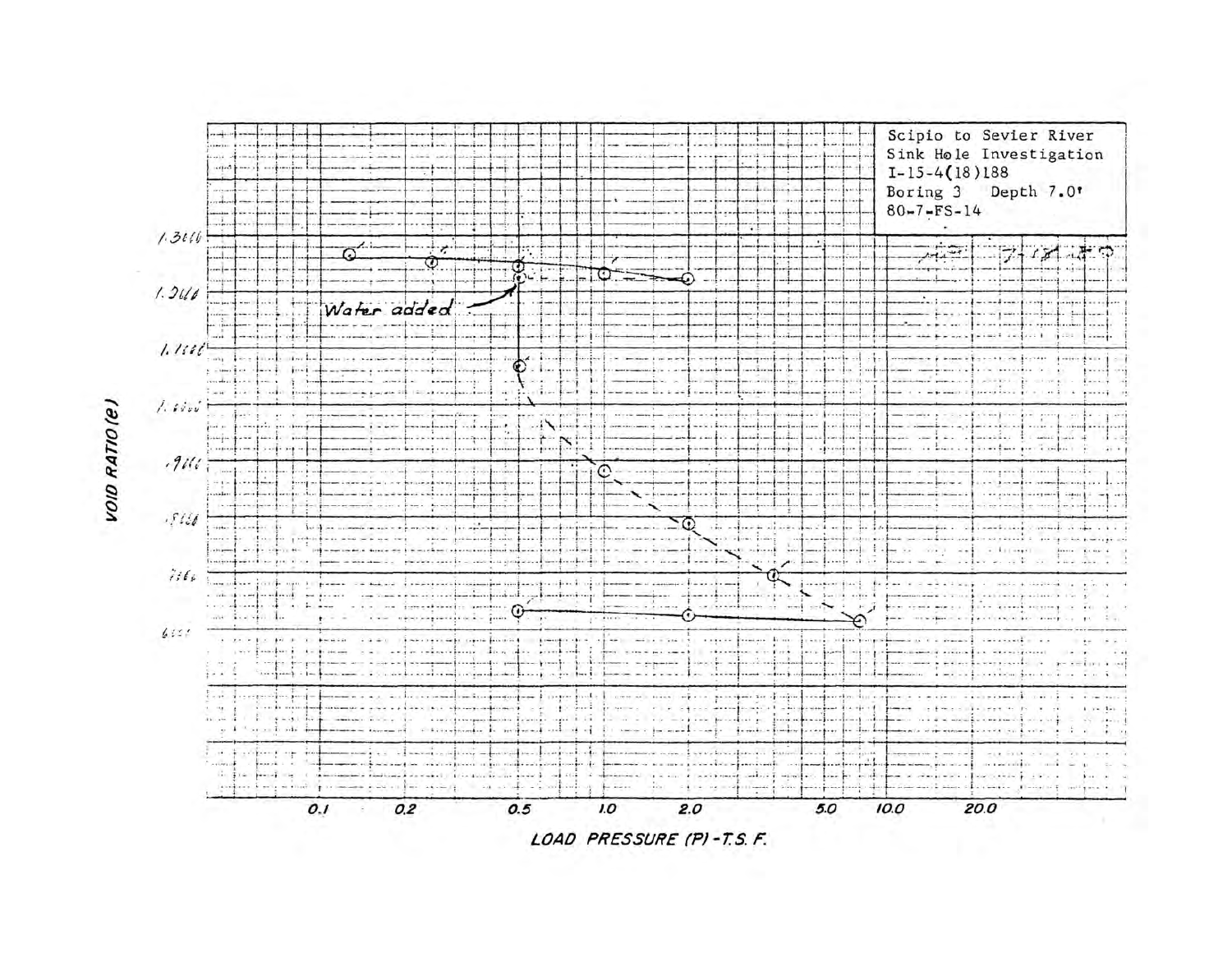

VOID RATIO (e)